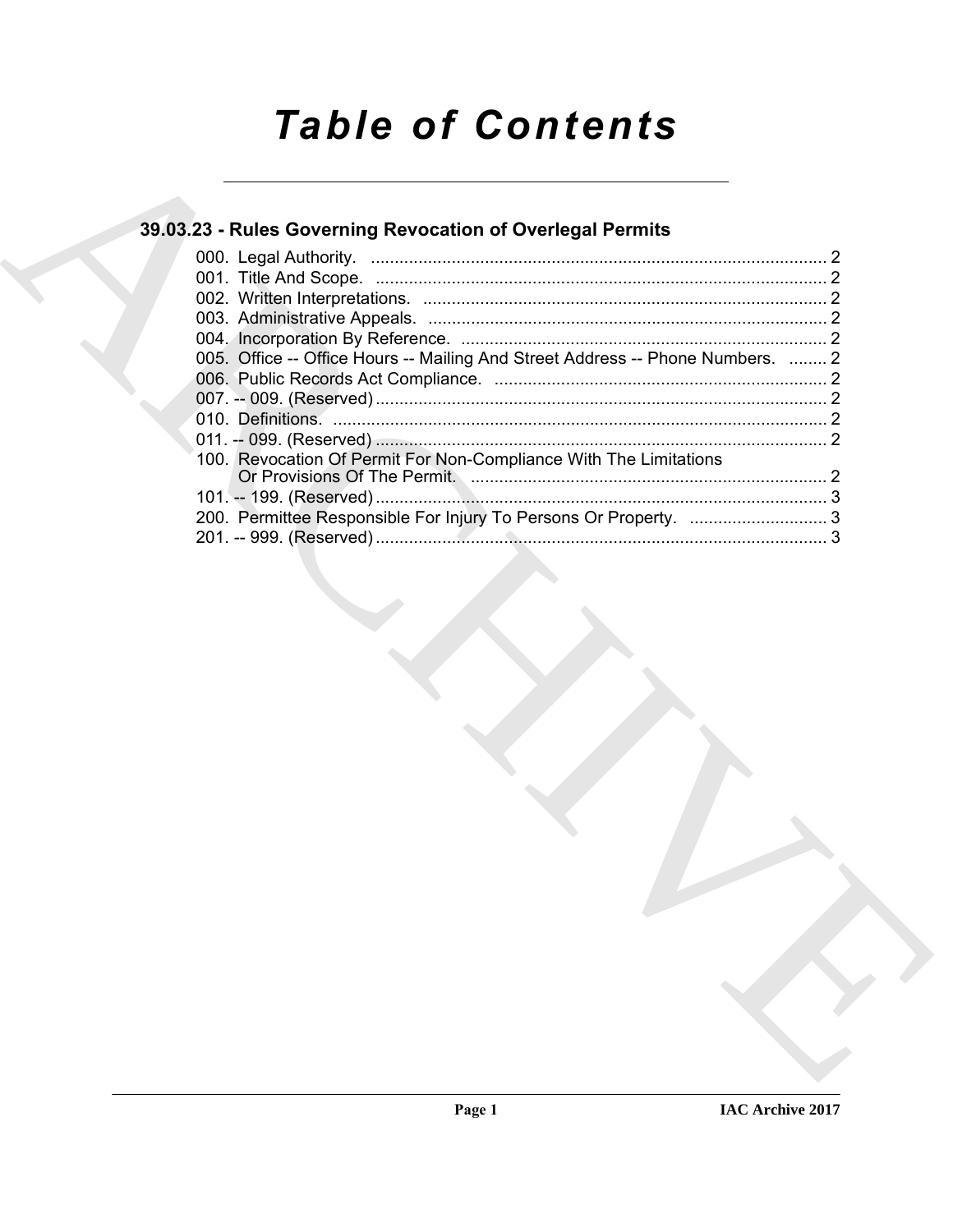#### **IDAPA 39 TITLE 03 CHAPTER 23**

#### **39.03.23 - RULES GOVERNING REVOCATION OF OVERLEGAL PERMITS**

#### <span id="page-1-1"></span><span id="page-1-0"></span>**000. LEGAL AUTHORITY.**

#### <span id="page-1-2"></span>**001. TITLE AND SCOPE.**

|                             | <b>CHAPTER 23</b>                                                                                                                                                                                                                                     |             |
|-----------------------------|-------------------------------------------------------------------------------------------------------------------------------------------------------------------------------------------------------------------------------------------------------|-------------|
|                             | 39.03.23 - RULES GOVERNING REVOCATION OF OVERLEGAL PERMITS                                                                                                                                                                                            |             |
| 000.<br>Idaho Code.         | LEGAL AUTHORITY.<br>This rule, governing the movement of vehicles or loads which are in excess of the sizes or weights allowed by<br>Sections 49-1001, 49-1002 or 49-1010, Idaho Code, is adopted under the authority of Sections 40-312 and 49-1004, | $(10-2-89)$ |
| 001.                        | <b>TITLE AND SCOPE.</b>                                                                                                                                                                                                                               |             |
| 01.                         | Title. This rule shall be cited as IDAPA 39.03.23, "Rules Governing Revocation of Overlegal<br>Permits," IDAPA 39. Title 03, Chapter 23.                                                                                                              | $(3-20-14)$ |
| 02.                         | Scope. This rule identifies the circumstances when a permit can be revoked.                                                                                                                                                                           | $(3-20-14)$ |
| 002.                        | <b>WRITTEN INTERPRETATIONS.</b><br>There are no written interpretations for this chapter.                                                                                                                                                             | $(3-20-14)$ |
| 003.                        | <b>ADMINISTRATIVE APPEALS.</b><br>Administrative appeals under this chapter shall be governed by the rules of administrative procedure of the attorney<br>general, IDAPA 04.11.01, "Idaho Rules of Administrative Procedure of the Attorney General." | $(3-20-14)$ |
| 004.                        | <b>INCORPORATION BY REFERENCE.</b><br>There are no documents incorporated by reference in this chapter.                                                                                                                                               | $(3-20-14)$ |
| 005.                        | <b>OFFICE -- OFFICE HOURS -- MAILING AND STREET ADDRESS -- PHONE NUMBERS.</b>                                                                                                                                                                         |             |
| 01.                         | Street And Mailing Address. The Idaho Transportation Department maintains a central office in<br>Boise at 3311 W. State Street with a mailing address of PO Box 7129, Boise, ID 83707-1129.                                                           | $(3-20-14)$ |
| 02.<br>holidays.            | <b>Office Hours</b> . Daily office hours are 7:30 a.m. to 5 p.m. except Saturday, Sunday and state                                                                                                                                                    | $(3-20-14)$ |
| 03.                         | Telephone and Fax Numbers. The central office may be contacted during office hours by phone at<br>208-334-8420, 1-800-662-7133 or by fax at 334-8419.                                                                                                 | $(3-20-14)$ |
| 006.                        | PUBLIC RECORDS ACT COMPLIANCE.<br>All records associated with this chapter are subject to and in compliance with the Idaho Public Records Act, as set<br>forth in Title 74, Chapter 1, Idaho Code.                                                    | $(3-20-14)$ |
| $007. - 009.$               | (RESERVED)                                                                                                                                                                                                                                            |             |
| 010.                        | DEFINITIONS.<br>Refer to IDAPA 39.03.01, "Rules Governing Definitions," for definitions of the terms used in this rule.                                                                                                                               | $(10-2-89)$ |
| $011. - 099.$               | (RESERVED)                                                                                                                                                                                                                                            |             |
| 100.                        | REVOCATION OF PERMIT FOR NON-COMPLIANCE WITH THE LIMITATIONS OR<br>PROVISIONS OF THE PERMIT.                                                                                                                                                          |             |
| 01.                         | Disqualification of Permits. The permit shall become invalid and the cited vehicle may be<br>disqualified for reissuance of permits if convicted of the following:                                                                                    | $(3-20-14)$ |
| a.<br>Regulations Part 393. | The vehicle combination does not satisfy the requirements of Federal Motor Carrier Safety                                                                                                                                                             | $(3-20-14)$ |
|                             |                                                                                                                                                                                                                                                       |             |

#### <span id="page-1-4"></span><span id="page-1-3"></span>**003. ADMINISTRATIVE APPEALS.**

#### <span id="page-1-5"></span>**004. INCORPORATION BY REFERENCE.**

#### <span id="page-1-6"></span>**005. OFFICE -- OFFICE HOURS -- MAILING AND STREET ADDRESS -- PHONE NUMBERS.**

#### <span id="page-1-7"></span>PUBLIC RECORDS ACT COMPLIANCE.

#### <span id="page-1-8"></span>**007. -- 009. (RESERVED)**

#### <span id="page-1-12"></span><span id="page-1-9"></span>**010. DEFINITIONS.**

#### <span id="page-1-10"></span>**011. -- 099. (RESERVED)**

#### <span id="page-1-14"></span><span id="page-1-13"></span><span id="page-1-11"></span>**100. REVOCATION OF PERMIT FOR NON-COMPLIANCE WITH THE LIMITATIONS OR PROVISIONS OF THE PERMIT.**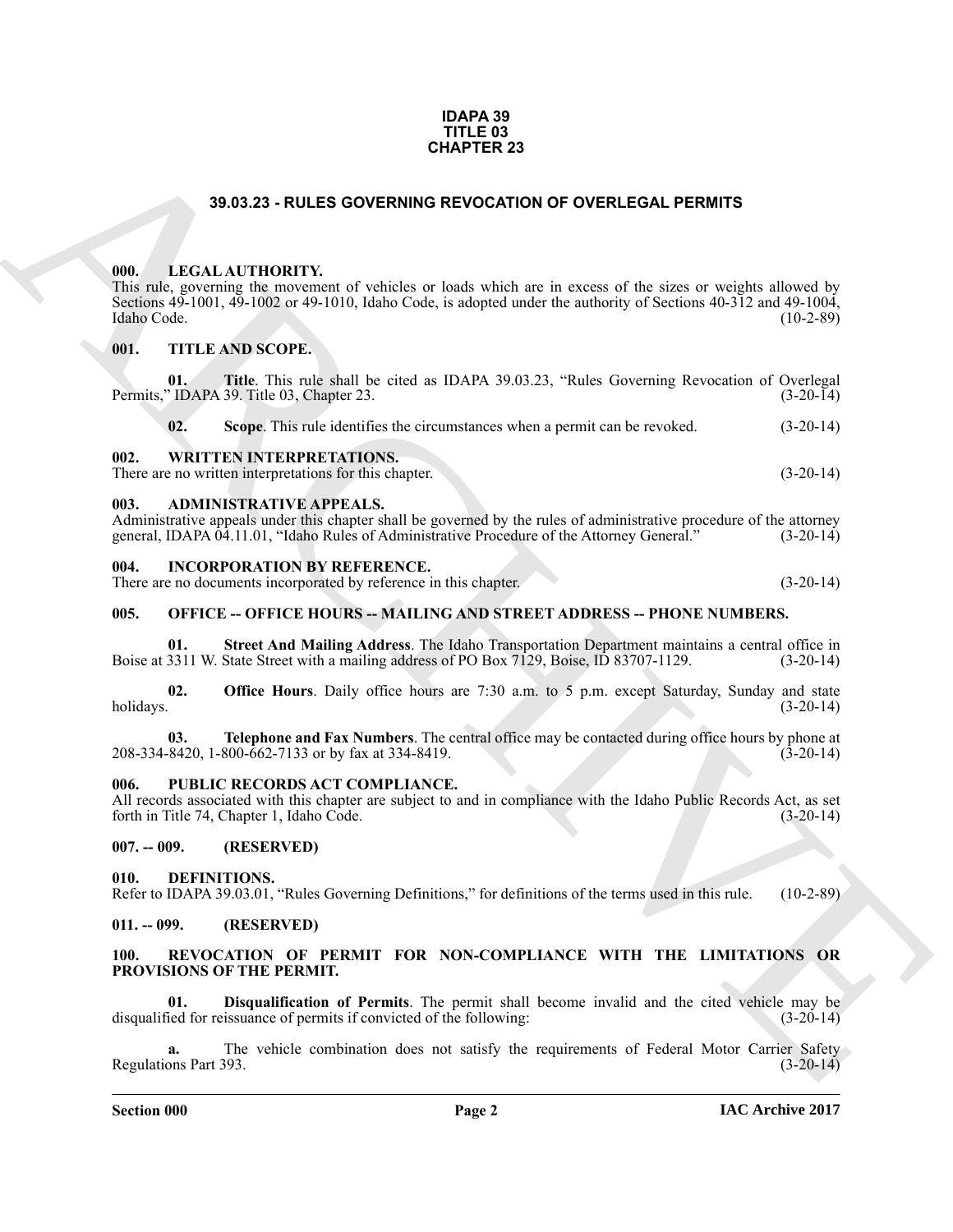| The vehicle combination violates permitting conditions (other than weight) for the following:<br>$\mathbf{b}$ .<br>$(3-20-14)$<br>Failure to travel on Extra Length or Up to 129,000 Pound designated routes.<br>$(3-20-14)$<br>$\dot{1}$ .<br>ii.<br>Failure to properly display required flags and/or signs.<br>$(3-20-14)$<br>iii.<br>Failure to provide required number of pilot cars and/or proper placement.<br>$(3-20-14)$<br>Failure to provide required lighting for travel during hours of darkness.<br>$(3-20-14)$<br>iv.<br>Failure to travel during the hours of operation as specified on the permit.<br>$(3-20-14)$<br>V.<br>Failure to comply with wind velocity requirements when moving manufactured housing, office<br>V1.<br>trailers and modular buildings.<br>$(3-20-14)$<br>Failure to comply when travel conditions become hazardous. Hazardous conditions include, but are<br>vii.<br>not limited to, ice, snow or frost; or when visibility is restricted to less than five hundred (500) feet.<br>$(3-20-14)$<br>The vehicle combination violates weight limits under Section 49-1001 (1)(2) & (9), Idaho Code.<br>c.<br>$(3-20-14)$<br>Violating weight limits for single, tandem, tridem, quad, or other type axle groups by more than<br>fifteen percent $(15%)$ .<br>$(3-20-14)$<br>ii.<br>Violating gross or bridge weight allowances by more than seven percent $(7%)$ .<br>$(3-20-14)$<br>The motor carrier has violated an Out-of-Service order by the Federal Motor Carrier Safety<br>d.<br>Administration as described in Part 386 (386.73) of the Federal Motor Carrier Safety Regulations.<br>$(3-29-17)$<br>02.<br>Permit Revocation Process. A copy of the judgment of conviction from the court and the<br>overlegal permit authorizing operation must be provided to the Permit Office by enforcement personnel. Paperwork<br>will be reviewed for compliance with the provisions of this rule and, if met, notification will be sent to the company<br>informing them of the pending revocation that will occur within ten (10) days of the letter being issued.<br>$(3-20-14)$<br>Disqualification Periods. When a permit has become invalid, the vehicle identified on the<br>03.<br>invalidated permit may be disqualified for reapplication for permit for a period of thirty (30) days after the first<br>violation, for a period of six $(6)$ months after the second violation, and for a period of one (1) year after the third<br>violation.<br>$(3-20-14)$<br><b>Penalties</b> . In addition to revocation of permits as authorized in this rule, the permittee shall be<br>04.<br>subject to all applicable penalties provided by law with regard to the provisions violated.<br>$(8-25-94)$<br>$101. - 199.$<br>(RESERVED)<br>200.<br>PERMITTEE RESPONSIBLE FOR INJURY TO PERSONS OR PROPERTY.<br>The permittee shall assume all responsibility for injury to persons or damage to public or private property caused<br>directly or indirectly by the transportation of a vehicle or vehicle and load under special permit; and he shall hold<br>harmless the Department and all its officers, agents, employees, and servants from all suits, claims, damages or<br>proceedings, of any kind, as a direct or indirect result of the transportation of the overlegal vehicle or vehicle with<br>overlegal load.<br>$(10-2-89)$<br>$201. - 999.$<br>(RESERVED) |  |
|-----------------------------------------------------------------------------------------------------------------------------------------------------------------------------------------------------------------------------------------------------------------------------------------------------------------------------------------------------------------------------------------------------------------------------------------------------------------------------------------------------------------------------------------------------------------------------------------------------------------------------------------------------------------------------------------------------------------------------------------------------------------------------------------------------------------------------------------------------------------------------------------------------------------------------------------------------------------------------------------------------------------------------------------------------------------------------------------------------------------------------------------------------------------------------------------------------------------------------------------------------------------------------------------------------------------------------------------------------------------------------------------------------------------------------------------------------------------------------------------------------------------------------------------------------------------------------------------------------------------------------------------------------------------------------------------------------------------------------------------------------------------------------------------------------------------------------------------------------------------------------------------------------------------------------------------------------------------------------------------------------------------------------------------------------------------------------------------------------------------------------------------------------------------------------------------------------------------------------------------------------------------------------------------------------------------------------------------------------------------------------------------------------------------------------------------------------------------------------------------------------------------------------------------------------------------------------------------------------------------------------------------------------------------------------------------------------------------------------------------------------------------------------------------------------------------------------------------------------------------------------------------------------------------------------------------------------------------------------------------------------------------------------------------------------------------------------------------------------------------------------------------------------------------------------------------------------------------------------------------------------------------------------------------------------------------------------------------------------------------------------------------------------------------------|--|
|                                                                                                                                                                                                                                                                                                                                                                                                                                                                                                                                                                                                                                                                                                                                                                                                                                                                                                                                                                                                                                                                                                                                                                                                                                                                                                                                                                                                                                                                                                                                                                                                                                                                                                                                                                                                                                                                                                                                                                                                                                                                                                                                                                                                                                                                                                                                                                                                                                                                                                                                                                                                                                                                                                                                                                                                                                                                                                                                                                                                                                                                                                                                                                                                                                                                                                                                                                                                                       |  |
|                                                                                                                                                                                                                                                                                                                                                                                                                                                                                                                                                                                                                                                                                                                                                                                                                                                                                                                                                                                                                                                                                                                                                                                                                                                                                                                                                                                                                                                                                                                                                                                                                                                                                                                                                                                                                                                                                                                                                                                                                                                                                                                                                                                                                                                                                                                                                                                                                                                                                                                                                                                                                                                                                                                                                                                                                                                                                                                                                                                                                                                                                                                                                                                                                                                                                                                                                                                                                       |  |
|                                                                                                                                                                                                                                                                                                                                                                                                                                                                                                                                                                                                                                                                                                                                                                                                                                                                                                                                                                                                                                                                                                                                                                                                                                                                                                                                                                                                                                                                                                                                                                                                                                                                                                                                                                                                                                                                                                                                                                                                                                                                                                                                                                                                                                                                                                                                                                                                                                                                                                                                                                                                                                                                                                                                                                                                                                                                                                                                                                                                                                                                                                                                                                                                                                                                                                                                                                                                                       |  |
|                                                                                                                                                                                                                                                                                                                                                                                                                                                                                                                                                                                                                                                                                                                                                                                                                                                                                                                                                                                                                                                                                                                                                                                                                                                                                                                                                                                                                                                                                                                                                                                                                                                                                                                                                                                                                                                                                                                                                                                                                                                                                                                                                                                                                                                                                                                                                                                                                                                                                                                                                                                                                                                                                                                                                                                                                                                                                                                                                                                                                                                                                                                                                                                                                                                                                                                                                                                                                       |  |
|                                                                                                                                                                                                                                                                                                                                                                                                                                                                                                                                                                                                                                                                                                                                                                                                                                                                                                                                                                                                                                                                                                                                                                                                                                                                                                                                                                                                                                                                                                                                                                                                                                                                                                                                                                                                                                                                                                                                                                                                                                                                                                                                                                                                                                                                                                                                                                                                                                                                                                                                                                                                                                                                                                                                                                                                                                                                                                                                                                                                                                                                                                                                                                                                                                                                                                                                                                                                                       |  |
|                                                                                                                                                                                                                                                                                                                                                                                                                                                                                                                                                                                                                                                                                                                                                                                                                                                                                                                                                                                                                                                                                                                                                                                                                                                                                                                                                                                                                                                                                                                                                                                                                                                                                                                                                                                                                                                                                                                                                                                                                                                                                                                                                                                                                                                                                                                                                                                                                                                                                                                                                                                                                                                                                                                                                                                                                                                                                                                                                                                                                                                                                                                                                                                                                                                                                                                                                                                                                       |  |
|                                                                                                                                                                                                                                                                                                                                                                                                                                                                                                                                                                                                                                                                                                                                                                                                                                                                                                                                                                                                                                                                                                                                                                                                                                                                                                                                                                                                                                                                                                                                                                                                                                                                                                                                                                                                                                                                                                                                                                                                                                                                                                                                                                                                                                                                                                                                                                                                                                                                                                                                                                                                                                                                                                                                                                                                                                                                                                                                                                                                                                                                                                                                                                                                                                                                                                                                                                                                                       |  |
|                                                                                                                                                                                                                                                                                                                                                                                                                                                                                                                                                                                                                                                                                                                                                                                                                                                                                                                                                                                                                                                                                                                                                                                                                                                                                                                                                                                                                                                                                                                                                                                                                                                                                                                                                                                                                                                                                                                                                                                                                                                                                                                                                                                                                                                                                                                                                                                                                                                                                                                                                                                                                                                                                                                                                                                                                                                                                                                                                                                                                                                                                                                                                                                                                                                                                                                                                                                                                       |  |
|                                                                                                                                                                                                                                                                                                                                                                                                                                                                                                                                                                                                                                                                                                                                                                                                                                                                                                                                                                                                                                                                                                                                                                                                                                                                                                                                                                                                                                                                                                                                                                                                                                                                                                                                                                                                                                                                                                                                                                                                                                                                                                                                                                                                                                                                                                                                                                                                                                                                                                                                                                                                                                                                                                                                                                                                                                                                                                                                                                                                                                                                                                                                                                                                                                                                                                                                                                                                                       |  |
|                                                                                                                                                                                                                                                                                                                                                                                                                                                                                                                                                                                                                                                                                                                                                                                                                                                                                                                                                                                                                                                                                                                                                                                                                                                                                                                                                                                                                                                                                                                                                                                                                                                                                                                                                                                                                                                                                                                                                                                                                                                                                                                                                                                                                                                                                                                                                                                                                                                                                                                                                                                                                                                                                                                                                                                                                                                                                                                                                                                                                                                                                                                                                                                                                                                                                                                                                                                                                       |  |
|                                                                                                                                                                                                                                                                                                                                                                                                                                                                                                                                                                                                                                                                                                                                                                                                                                                                                                                                                                                                                                                                                                                                                                                                                                                                                                                                                                                                                                                                                                                                                                                                                                                                                                                                                                                                                                                                                                                                                                                                                                                                                                                                                                                                                                                                                                                                                                                                                                                                                                                                                                                                                                                                                                                                                                                                                                                                                                                                                                                                                                                                                                                                                                                                                                                                                                                                                                                                                       |  |
|                                                                                                                                                                                                                                                                                                                                                                                                                                                                                                                                                                                                                                                                                                                                                                                                                                                                                                                                                                                                                                                                                                                                                                                                                                                                                                                                                                                                                                                                                                                                                                                                                                                                                                                                                                                                                                                                                                                                                                                                                                                                                                                                                                                                                                                                                                                                                                                                                                                                                                                                                                                                                                                                                                                                                                                                                                                                                                                                                                                                                                                                                                                                                                                                                                                                                                                                                                                                                       |  |
|                                                                                                                                                                                                                                                                                                                                                                                                                                                                                                                                                                                                                                                                                                                                                                                                                                                                                                                                                                                                                                                                                                                                                                                                                                                                                                                                                                                                                                                                                                                                                                                                                                                                                                                                                                                                                                                                                                                                                                                                                                                                                                                                                                                                                                                                                                                                                                                                                                                                                                                                                                                                                                                                                                                                                                                                                                                                                                                                                                                                                                                                                                                                                                                                                                                                                                                                                                                                                       |  |
|                                                                                                                                                                                                                                                                                                                                                                                                                                                                                                                                                                                                                                                                                                                                                                                                                                                                                                                                                                                                                                                                                                                                                                                                                                                                                                                                                                                                                                                                                                                                                                                                                                                                                                                                                                                                                                                                                                                                                                                                                                                                                                                                                                                                                                                                                                                                                                                                                                                                                                                                                                                                                                                                                                                                                                                                                                                                                                                                                                                                                                                                                                                                                                                                                                                                                                                                                                                                                       |  |
|                                                                                                                                                                                                                                                                                                                                                                                                                                                                                                                                                                                                                                                                                                                                                                                                                                                                                                                                                                                                                                                                                                                                                                                                                                                                                                                                                                                                                                                                                                                                                                                                                                                                                                                                                                                                                                                                                                                                                                                                                                                                                                                                                                                                                                                                                                                                                                                                                                                                                                                                                                                                                                                                                                                                                                                                                                                                                                                                                                                                                                                                                                                                                                                                                                                                                                                                                                                                                       |  |
|                                                                                                                                                                                                                                                                                                                                                                                                                                                                                                                                                                                                                                                                                                                                                                                                                                                                                                                                                                                                                                                                                                                                                                                                                                                                                                                                                                                                                                                                                                                                                                                                                                                                                                                                                                                                                                                                                                                                                                                                                                                                                                                                                                                                                                                                                                                                                                                                                                                                                                                                                                                                                                                                                                                                                                                                                                                                                                                                                                                                                                                                                                                                                                                                                                                                                                                                                                                                                       |  |
|                                                                                                                                                                                                                                                                                                                                                                                                                                                                                                                                                                                                                                                                                                                                                                                                                                                                                                                                                                                                                                                                                                                                                                                                                                                                                                                                                                                                                                                                                                                                                                                                                                                                                                                                                                                                                                                                                                                                                                                                                                                                                                                                                                                                                                                                                                                                                                                                                                                                                                                                                                                                                                                                                                                                                                                                                                                                                                                                                                                                                                                                                                                                                                                                                                                                                                                                                                                                                       |  |
|                                                                                                                                                                                                                                                                                                                                                                                                                                                                                                                                                                                                                                                                                                                                                                                                                                                                                                                                                                                                                                                                                                                                                                                                                                                                                                                                                                                                                                                                                                                                                                                                                                                                                                                                                                                                                                                                                                                                                                                                                                                                                                                                                                                                                                                                                                                                                                                                                                                                                                                                                                                                                                                                                                                                                                                                                                                                                                                                                                                                                                                                                                                                                                                                                                                                                                                                                                                                                       |  |

#### <span id="page-2-6"></span><span id="page-2-5"></span><span id="page-2-4"></span><span id="page-2-0"></span>**101. -- 199. (RESERVED)**

#### <span id="page-2-3"></span><span id="page-2-2"></span><span id="page-2-1"></span>**200. PERMITTEE RESPONSIBLE FOR INJURY TO PERSONS OR PROPERTY.**